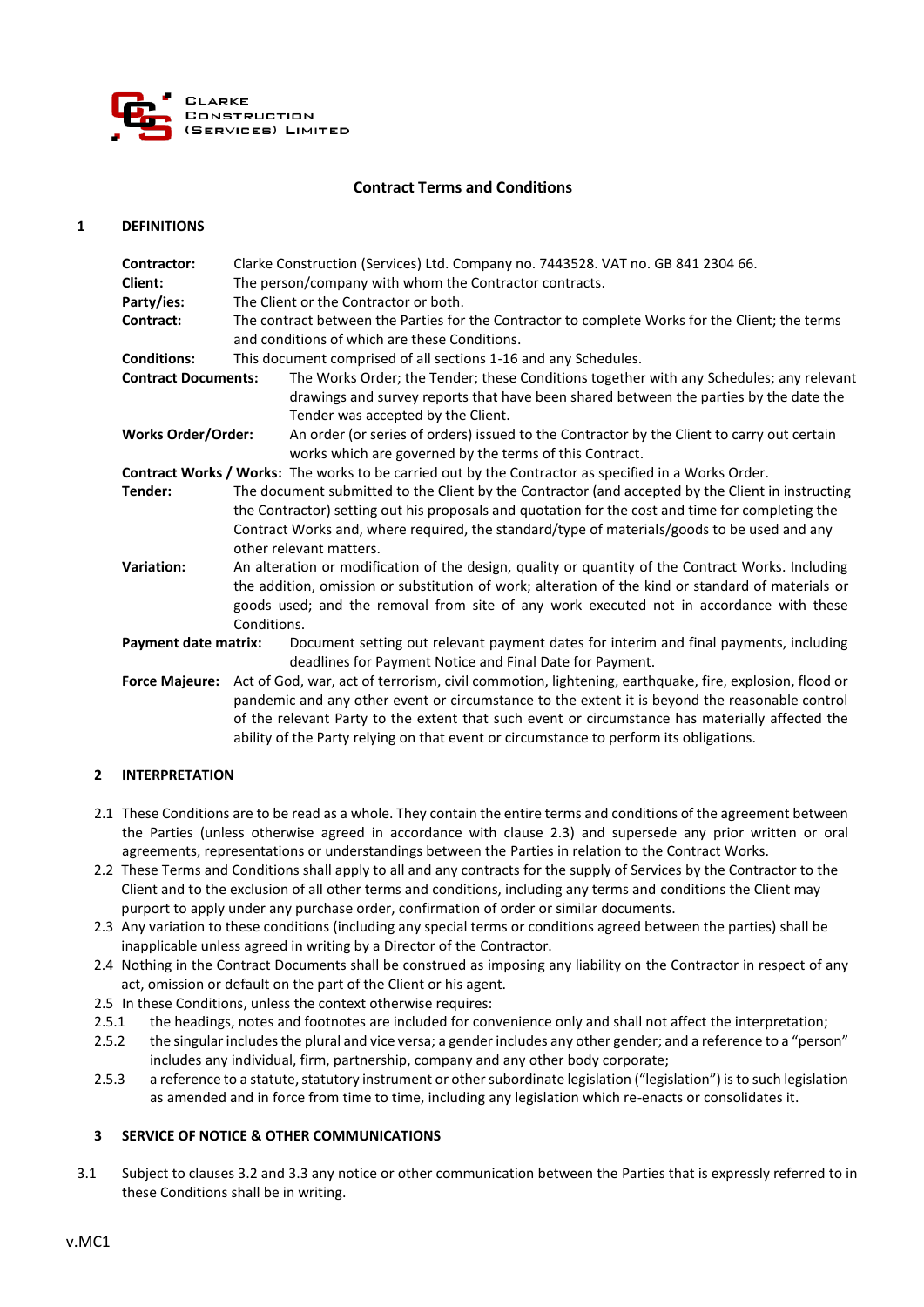- 3.2 If in an emergency any communication is made orally with respect to health and safety, risk of damage to property or insurance matters, written confirmation of it shall be sent as soon thereafter as is reasonably practicable.
- 3.3 Instructions issued by the Client or his representative that vary from the specifications in the Works Order and/or Tender will be executed whether those instructions are verbal or in writing and will be treated as an authorised Variation. The Client may not subsequently refuse to acknowledge the Variation and shall make payment according to Section 6 of these Conditions.
- 3.4 The address for service of notices on the Contractor is **Clarke Construction (Services) Ltd, Crestacre, Barracks Lane, Walsall WS9 9DL**.

# **4 BASIS FOR THE TENDER FOR THE WORKS ORDER**

- 4.1 The Tender for the Works Order is based solely on the instructions and information provided by the Client prior to submission of the Tender. Unless specifically identified and accounted for in the Tender, the following circumstances are excluded and, if required, will constitute a Variation and may need an additional quotation in respect of costs and/or time for completion of the Contract Works:
	- 4.1.1 The occurrence and as required removal, working around and/or making safe of any artificial or natural underground obstruction, ordinance, concrete, services, tanks or reservoirs, contamination, existing structures and/or any ground water, ground make up, bedrock or any other adverse physical conditions in the ground, and/or any de-watering and/or excavations in bedrock at the site required to be carried out as part of the Contract works;
	- 4.1.2 Alterations to and /or diversion of existing services;
	- 4.1.3 Weekend or out-of-hours work.
- 4.2 Unless specifically addressed within the Tender for the Works Order, the Tender is based on the following assumptions. Should any assumption be incorrect, any necessary consequential action will be treated as a Variation.
	- 4.2.1 Any material to be disposed of is inert and can properly and lawfully be disposed of as such;
	- 4.2.2 The Contractor's operatives may use on-site welfare facilities;
	- 4.2.3 The Works area will not be trafficked whilst the Works are carried out.
- 4.3 Variations to the Works Order for which the Tender has been accepted ("Variations") may be executed following verbal instruction and shall subsequently be confirmed in writing.
- 4.4 Variations shall be valued on a fair and reasonable basis, taking due account as appropriate of any rates and prices specified in the Tender.
- 4.5 The Contractor reserves the right to pass on to the Client any increase in the price of materials that form part of the Works Order that is due to:
	- 4.5.1 any factor beyond the control of the Contractor (including foreign exchange fluctuations, increases in taxes and duties, and increases in labour, materials and other manufacturing costs);
	- 4.5.2 any increase in costs passed onto the Contractor by a supplier;
	- 4.5.3 any request by the Client to change quantities, types or specification of materials;
	- 4.5.4 a delay in the commencement of the Contract Works or any request or instruction by the Client which alters the programme of Works;

The right referred to in this clause 4.5 will be exercised by giving notice to the Client at any time prior to the incorporation of the materials into the Contract Works and will be limited to the actual increase in cost to the Contractor.

4.6 All prices quoted in the Tender are exclusive of VAT. The Client shall notify the Contractor of his VAT status prior to the commencement of Contract Works and immediately following a change to that status. In the absence of written confirmation to the contrary, it shall be assumed that the Client is an End User/Intermediary Supplier for the purposes of reverse VAT and will be invoiced on that basis.

### **5 CARRYING OUT THE CONTRACT WORKS**

- 5.1 Unless otherwise specified in the Tender, the Contractor shall provide all material, labour, plant, equipment, storage and transport necessary for the carrying out of the Contract Works. The Contractor shall keep the site clear of all debris arising out of its own works and remove such debris from the site at its own expense.
- 5.2 The Contractor shall comply with all statutes, other legislation and bylaws in force insofar as they affect the Contract Works.
- 5.3 The Contractor shall comply with the Client's site safety rules ("the Rules") as current at the time of the execution of the Contract Works and shall ensure that all staff comply with such Rules and also with their responsibilities under health and safety legislation.
- 5.4 Subject to clause 5.5, all materials and goods for the Contract Works shall, so far as procurable, be of the kinds and standards requested by the Client and, if so requested, will be specified in the Tender.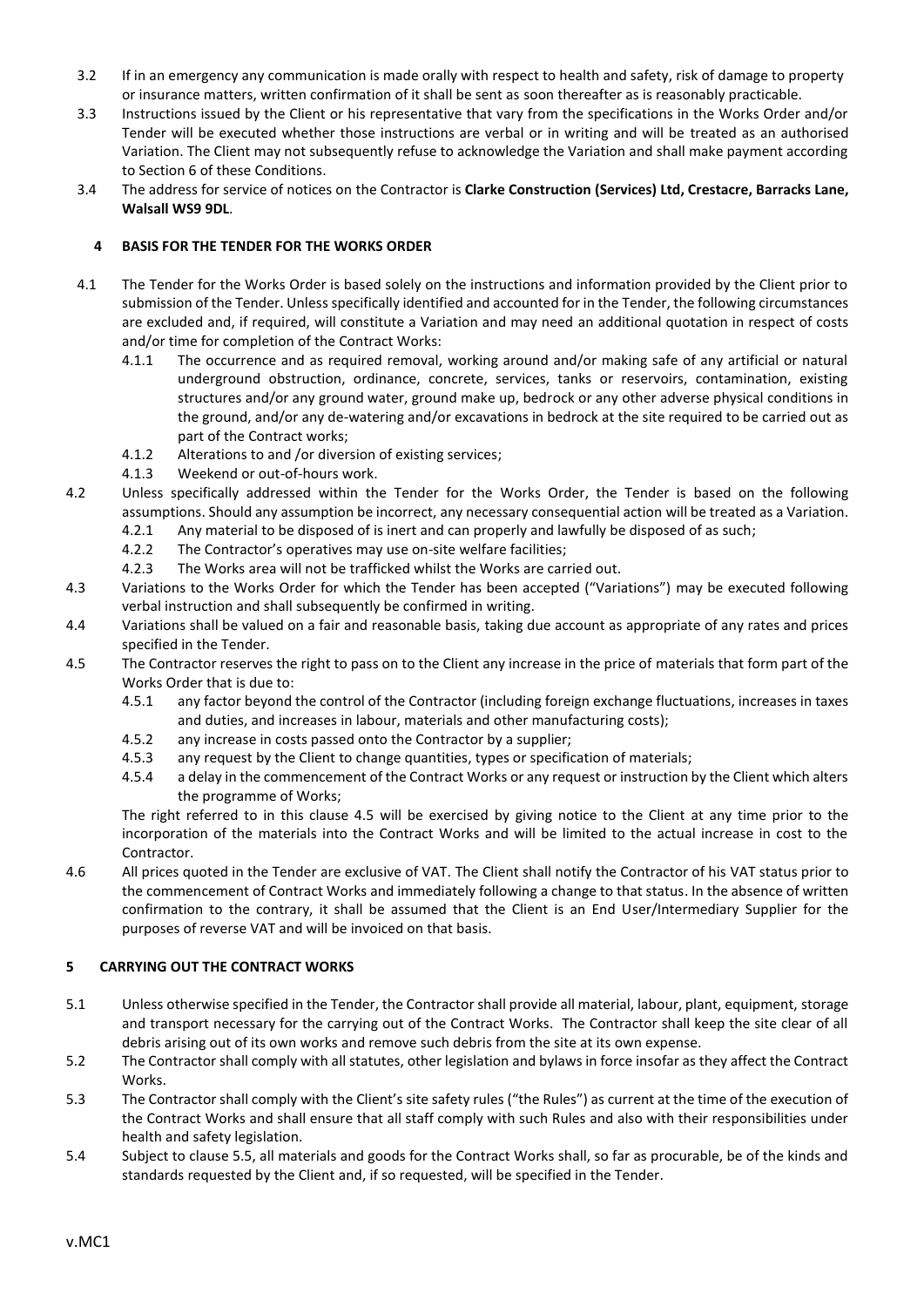- 5.5 The Contractor warrants to the Client that he shall exercise the standard of reasonable skill and care not to specify and/or use in the construction of the Contract Works any goods, materials or substances that are:
	- 5.5.1 prohibited by the Client's requirements;
	- 5.5.2 not in accordance with applicable British Standards and/or Codes of Building Practice;
	- 5.5.3 generally known within the construction industry at the time of use to be deleterious or hazardous to health and safety or detrimental to the structure, fabric or durability of the Works in the particular circumstances in which the material, substance, building practice or technique is used; and
	- 5.5.4 not in accordance with the guidance contained in the edition of "Good Practice in the Selection of Construction Materials" published by the British Council for Offices in 2011;
	- and he shall immediately notify the Client if he becomes aware of any such use.
- 5.6 If and to the extent that the Contractor is responsible for the design or specification of any part of the Contract Works it hereby warrants that it has exercised or will exercise all reasonable skill and care in the design and/or specification of the Contract Works or part thereof; the selection of the kinds of materials and goods; and the satisfaction of any performance specification where applicable.
- 5.7 In the interests of site safety the Client shall allow the Contractor exclusive possession of those areas of the site where the Contractor is working.
- 5.8 The Parties shall use reasonable endeavours to provide information, documentation and the like to the other Party so as to permit their respective compliance with The Construction (Design and Management) Regulations 2015 and any other statutory obligations.
- 5.9 The Contractor reserves the right to sub-contract part or the whole of the Contract Works but shall remain responsible for carrying out and completing the Contract Works in all respects in accordance with this Contract.

# **6 PAYMENT**

- 6.1 For Contract Works which are expected to be completed within 30 days, payment in full without set-off, withholding, deductions, retention or counterclaim is due 14 days after the date of the Contractor's invoice and the provisions of clauses 6.3-6.8 do not apply;
- 6.2 For Contract Works which are expected to exceed 30 days, the provisions of the following clauses 6.3- 6.9 apply;
- 6.3 Interim and final payments shall be made by the Client to the Contractor in accordance with the Payment Date Matrix contained within this Contract (Schedule 1). Where there is no date contained within the Payment Date Matrix, or a Payment Date Matrix has not been provided, payment shall be made in accordance with the provisions of the following clauses 6.4-6.9:
- 6.4 Valuations of the works executed shall take place on a monthly basis in week ending the last Friday of each month;
- 6.5 The Contractor will make an application to the Client (a "Payment Application") stating the sum that the Contractor considers due to him and the basis on which that sum has been calculated. The Final Date for Payment shall be 14 days after the date of the Payment Application.
- 6.6 The calculation of the amount proposed to be paid in each valuation month shall be based on the total value of items 6.6.1 to 6.6.4 inclusive less the value of item 6.6.5.
	- 6.6.1 The contract work on site properly executed, including works under a Variation. Where a priced activity schedule is included in the Contract Documents, the value to be included in each activity shall be a proportion of the price stated equal to the proportion that has been properly executed;
	- 6.6.2 Contract site materials, including any pre-agreed items for payment off-site;
	- 6.6.3 Costs of additional works executed in consequence of non-compliant work by the Client or other contractor or sub-contractor not under the control of the Contractor, or any negligence, breach of statutory duty, omission or default of the Client or any of his agents;
	- 6.6.4 Costs of de-mobilising and re-mobilising following suspension of works by the Contractor in consequence of non-payment by the Client (clauses 7.1 & 7.2);
	- 6.6.5 the sums previously paid as interim payments under this Contract.
- 6.7 Not later than 5 days after receipt of the Payment Application (or in the absence of a Payment Application, 5 days after the last Friday in the month) the Client shall give notice (a "Payment Notice") to the Contractor, stating the sum that he considers to be due to the Contractor, and the basis on which that sum has been calculated. Subject to clause 6.8, if a Payment Notice is not given in accordance with this clause 6.7, the Client shall pay the Contractor the sum stated as due in the Payment Application.
- 6.8 Where the Client intends to pay less than the sum stated as due from him in the Payment Application, he shall give the Contractor a Pay Less Notice which shall specify the sum he considers to be due at the date the notice is given and the basis on which that sum has been calculated.
- 6.9 Unless expressly confirmed to the contrary, in writing, by a Director for the Contractor before the commencement of the Contract Works, this agreement does not provide for any retentions.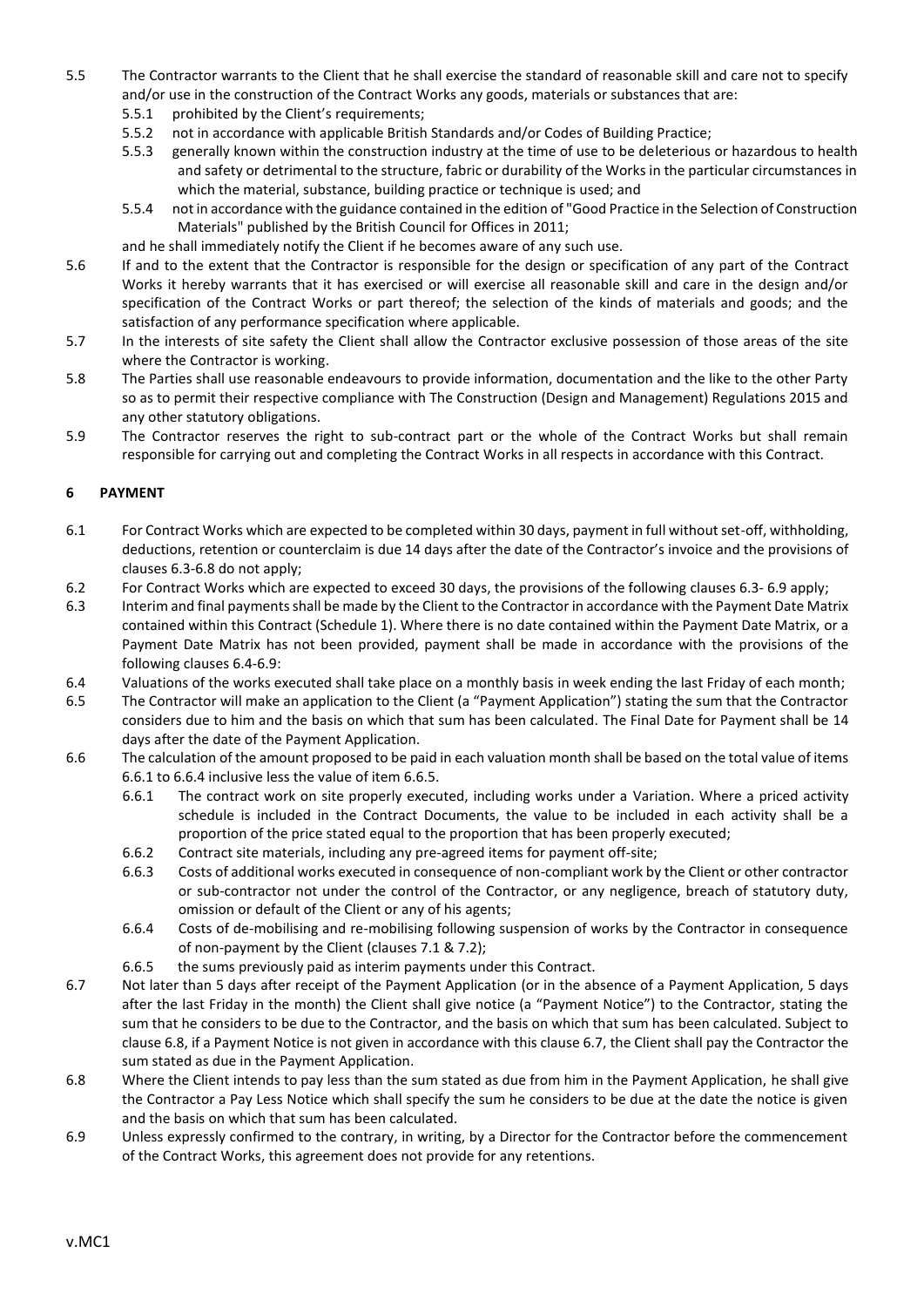# **7 NON-PAYMENT BY THE CLIENT**

- 7.1 If the Client fails to pay a sum payable in accordance with the above section 6 (together with any VAT properly chargeable in respect of that payment), or any sum due to the Contractor under the terms of a separate contract, by the Final Date for Payment the Contractor, without affecting his other rights and remedies, may suspend performance of any or all of his obligations, without further notice, notwithstanding any statutory requirement for notice or other term of this Contract. This clause 7.1 is deemed and accepted by the Parties as being sufficient notice to the Client of the Contractor's intention to suspend the performance of his obligations should payment not be received within 7 days after the Final Date for that Payment and that the ground for such suspension is the non-payment by the Client of the relevant sum. That suspension may continue until payment is made by the Client to the Contractor in full.
- 7.2 Where the Contactor exercises his right of suspension under clause 7.1 the following provisions apply:
	- 7.2.1 The period for completion shall be extended by the same number of days as it takes for payment to be made in full, and until such payment is made the completion date shall not apply.
	- 7.2.2 He shall be entitled to a reasonable amount in respect of costs and expenses reasonably incurred by him as a result of exercising the right.
- 7.3 In the event of non-payment by the Client as described in this section 7, simple interest at 5% above the Bank of England rate (when payment fell due) is due to the Contractor for the period from Final Date for Payment until payment is made.
- 7.4 In the event of non-payment by the Client as described in this section 7, within 14 days of the Final Date for Payment, the Contractor may, on the expiry of that 14 day period, by notice to the Client, terminate its employment under the Works Order.
- 7.5 In the event of the employment of the Contractor being determined as per clause 7.4 the Client shall pay to the Contractor all sums due that have accrued prior to the date of such determination. An account shall be taken of the factors set out in clause 6.6 and of any other damages caused to the Contractor by or in consequence of such determination. Payment of these sums shall be due immediately and interest as referred to in clause 7.3 will be due for the period from the date of determination until payment is made.

### **8 PROGRESS OF THE CONTRACT WORKS**

- 8.1 The Contractor shall commence the Contract Works at such time(s) as set out in the Order and shall carry out and complete the whole of the Contract Works within the period(s) set out in the Order.
- 8.2 If and whenever it becomes reasonably apparent that the commencement, progress or completion of the Contract Works or such works in a section is being or is likely to be delayed, the Contractor shall give notice to the Client of the material circumstances, an estimate of any expected delay in the completion of the Contract Works.
- 8.3 If on receiving a notice and particulars under clause 8.2 any of the following events have occurred and completion of the Contract Works is likely to be delayed beyond the period(s) for completion, then the Client shall give an extension of time by fixing such revised period(s) for completion as is fair and reasonable.
	- 8.3.1 Variations;
	- 8.3.2 Deferment of the giving of possession of the Site;
	- 8.3.3 The execution of work for which an approximate quantity included in the Bills of Quantities or contract bills is not an accurate reflection of the quantity of work required;
	- 8.3.4 Any impediment, prevention or default, whether by act or omission, by the Client or his agent;
	- 8.3.5 The carrying out by a Statutory Undertaker of work in pursuance of its statutory obligations;
	- 8.3.6 the occurrence and as required removal, working around and/or making safe of any artificial or natural underground obstruction, ordinance, concrete, services, tanks or reservoirs, contamination, existing structures and/or any ground water, ground make up, bedrock or any other adverse physical conditions in the ground, and/or any de-watering and/or excavations in bedrock at the site required to be carried out as part of the Contractor's works which is not identified and expressly stated in the Tender;
	- 8.3.7 Force Majeure
	- 8.3.8 A pandemic event as defined by i) any pandemic (including, but not limited to, the COVID-19 Coronavirus outbreak and/or any mutation thereof and any other Outbreak of an infectious human disease), ii) any measures, recommendations, regulations and legislation issued by the government and/or public authorities in relation to any pandemic from time to time, and/or iii) any consequences of any pandemic which are outside the reasonable control of the Contractor, which affects the Contract Works including without limitation the Contractor being unable to reasonably access the Site, delay in or non-delivery of any materials required for the Contract Works, the Contractor being unable to reasonably adequately resource the Contract Works;
	- 8.3.9 Any weather conditions that are so severe they cause the Contract Works to be suspended;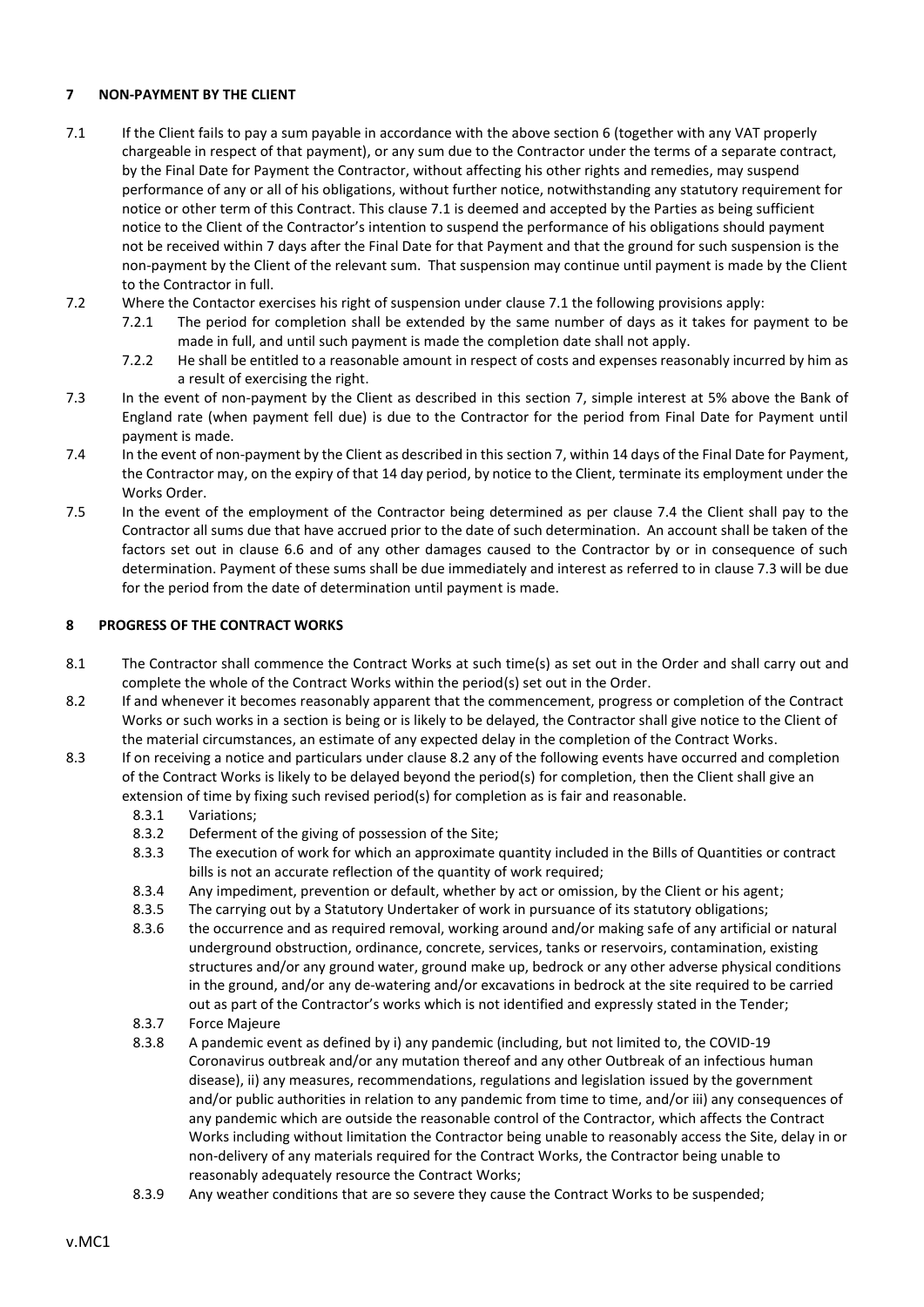- 8.3.10 the suspension of work by the Contractor in accordance with clause 7.2.1;
- 8.3.11 the exercise by the UK Government or any local or public authority of any statutory power which directly affects the execution of the works and is not occasioned by the default of the Contractor.

### **9 LIABILITY & INSURANCE**

- 9.1 Nothing in these Conditions shall be construed as imposing any liability on the Contractor in respect of any act, omission or default on the part of the Client or his agent.
- 9.2 Without prejudice to clause 9.1 the Contractor shall indemnify the Client and in addition will adequately insure against all claims which may be brought against the Client arising out of the execution of the Contract Works which may be due to any act, default or negligence on the part of the Contractor his agents or servants, and will indemnify the Client against the same. Any damage arising out of the act, default or negligence of the Contractor shall be limited to the amount in which the Contractor has insurance in respect of that damage.
- 9.3 The Contractor will on written request by the Client produce the policy or policies of insurance and receipts for premiums relating to the risks aforesaid for the inspection of the Client.
- 9.4 If the Contractor is responsible for the design or specification of any part of the Contract Works, the Contractor shall procure Professional Indemnity Insurance, to a reasonable and proper level having regard to the value of the Contract Works, and maintain that insurance for the duration of the works. Documentary evidence of said insurance shall be provided to the Client on request.

### **10 BANKRUPTCY**

If, before practical completion of the Contract works either Party commits any act of bankruptcy or makes or enters into any Deed or Arrangement or Composition with creditors or suffer or allow any execution whether legal or equitable to be levied on the property of either Party or obtained against either Party or if being a Company, either Party enters into liquidation whether compulsory or voluntary (except liquidation for the purpose of amalgamation or reconstruction) or has an administrative receiver appointed, the employment of the Contractor may be terminated by notice by either Party.

### **11 BRIBERY ACT COMPLIANCE**

The Contractor shall procure that any person performing services in connection with this Contract shall comply with all applicable laws, statutes, regulations and codes relating to anti-bribery and anti-corruption practices.

# **12 DISPUTE RESOLUTION & ADJUDICATION**

- 12.1 If any dispute shall arise between the Client and the Contractor either Party shall give notice to the other specifying the nature of the dispute and the Parties shall agree a date and time to meet and seek to resolve the issue(s).
- 12.2 If following the steps referred to in clause 12.1 the dispute has not been resolved, either party may refer the dispute to the adjudication of such person as the Parties may agree to appoint as adjudicator, or failing such agreement, as may be appointed by the Royal Institution of Chartered Surveyors. The provisions of Part 1 of the Schedule to the Scheme for Construction Contracts (England & Wales) 1998 (as amended) shall apply to this Contract.

## **13 THIRD PARTIES**

- 13.1 The Contractor shall enter into collateral warranties with third parties in accordance with the Client's requests in so far as and to the extent that such requests are notified to the Contractor prior to the commencement of the Contract Works. Should the Client notify the Contractor after commencement of the Contract Works that a collateral warranty is required, the Contractor may charge an administrative fee of £30 per document.
- 13.2 The Client and Contractor hereby agree that, notwithstanding any other provision of the Contract, the Contract shall not purport to confer on any third party any right to enforce any term of the Contract for the purpose of the Contracts (Rights of Third Parties) Act 1999.

### **14 RETROSPECTIVE EFFECT**

Notwithstanding the date of this Contract it shall have effect as if it had been executed upon the date the Contractor first performed any or activities in relation to the Contract Works and accordingly its provisions are deemed to have applied to the carrying out of any of those works prior to the date of this Contract. All payments made in respect of works carried out prior to the date of this Contract shall be treated as payments on account of sums due under this Contract.